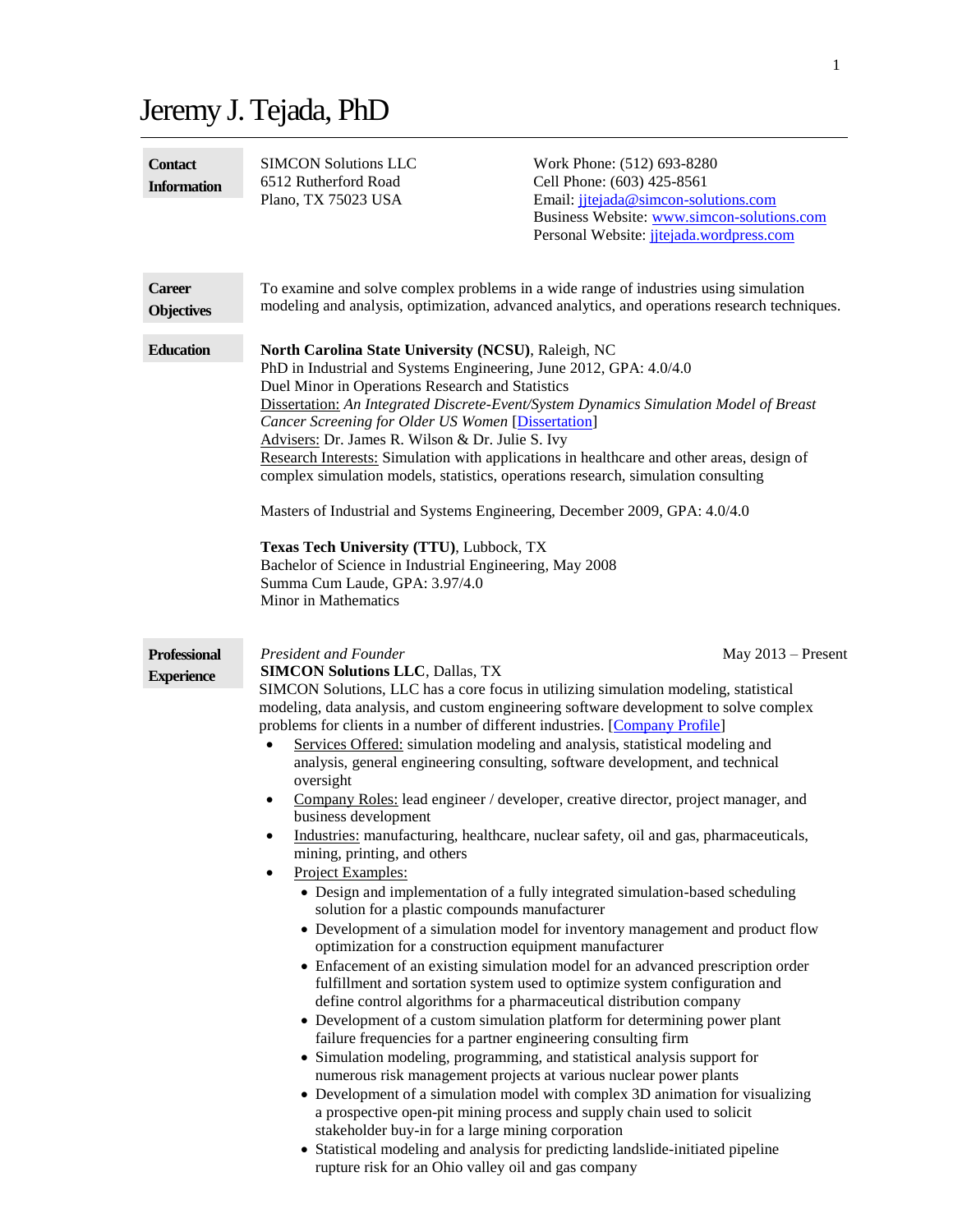# *Postdoctoral Research Associate* July 2012 – July 2016

# **University of Texas at Austin**, Austin, TX

Research assistant for South Texas Project (STP) working on resolution of Generic Safety Issue 191 (GSI-191).

- Simulation modeling and statistical analysis for numerous aspects Loss of Coolant Accidents (LOCA) at nuclear facilities.
- Worked as part of a multidisciplinary project team with team members from many fields of engineering and power plant management personnel.
- Presented and defended analyses to the Nuclear Regulatory Commission (NRC)

**Jeremy J. Tejada**, Austin, TX

Consultant for simulation projects in the healthcare, mining, and other industries.

Simulation modeling and analysis for MOSIMTEC, LLC

# *Consultant* July 2011 – April 2012

### **NCSU Industrial Extension Service (IES)**, Raleigh, NC

Worked on several industrial engineering projects with local companies and other NCSU departments.

- Linamar Project: We determined the optimal layout and operational setup for a manufacturing facility that did not yet exist, using simulation as a tool for analysis.
- Cummins Project: We developed extensive documentation of the client's changeover procedures for training purposes. Using video-based time studies, we created standard operating procedures and work flows for all machine changeovers, eliminating unnecessary steps to minimize changeover time and effort. No previous changeover documentation existed.

# *Summer Intern* May 2008 – July 2008

# **Xerox Corporation: Xerox Innovation Group,** Rochester, NY

- Contributed a patent to the development of Lean Document Production (LDP), a specialized simulation decision making software tool for the printing industry.
- Obtained Yellow Belt in Lean Six Sigma.

| <b>Patents</b>                       | Tejada, J. J. and S. Rai, "Method and System for Determining Batch Sizes for Print Jobs in a<br>Print Production Environment," U.S. Patent, 2011/0002004 A1, July 1, 2009. [Patent]                                                                                                                                                                                                                                                                                                                                                                                                                                                                                                                                                                                                                                                                                                                                      |  |
|--------------------------------------|--------------------------------------------------------------------------------------------------------------------------------------------------------------------------------------------------------------------------------------------------------------------------------------------------------------------------------------------------------------------------------------------------------------------------------------------------------------------------------------------------------------------------------------------------------------------------------------------------------------------------------------------------------------------------------------------------------------------------------------------------------------------------------------------------------------------------------------------------------------------------------------------------------------------------|--|
| <b>Software</b><br><b>Experience</b> | Simulation Software: Simio, Arena, Simul8, Crystal Ball, Simulation Studio (SAS)<br>Programming Languages: C++, C#, .NET, Visual Basic, VBA, Matlab, Mathmatica<br>Statistical Packages: R, SAS, JMP, Minitab, StatFit, ExpertFit<br>Software Development: Tortoise SVN, Bugzilla, Git Repositories<br>Design: Autodesk Inventor                                                                                                                                                                                                                                                                                                                                                                                                                                                                                                                                                                                         |  |
| <b>Research</b><br><b>Experience</b> | <b>Doctoral Dissertation Research</b><br>August 2008 – June 2012<br>NCSU Industrial and Systems Engineering Department (ISE), Raleigh, NC<br>Objective: Develop, validate, and exploit a simulation modeling framework for<br>$\bullet$<br>evaluating the effectiveness of breast cancer screening policies for US women who are<br>at least 65 years old over the period $2012-2020$ . This includes an examination of key<br>components in the breast cancer screening process for older women, and an approach to<br>defining and modeling those components using simulation.<br>Interdisciplinary Component: Communicated with members of the health care<br>community for general guidance, data gathering assistance, and expert elicitations for<br>breast cancer related simulation issues when data were unavailable.<br>• Key Contributions: A comprehensive tool for quantitatively evaluating the impacts of |  |
|                                      | alterative breast cancer screening policies on US women. The integration discrete-event<br>simulation and system dynamics into a single modeling environment, and the<br>development of a new simulation validation procedure are also contributions to the<br>science of simulation modeling.                                                                                                                                                                                                                                                                                                                                                                                                                                                                                                                                                                                                                           |  |

*Independent Contractor* September 2012 – May 2013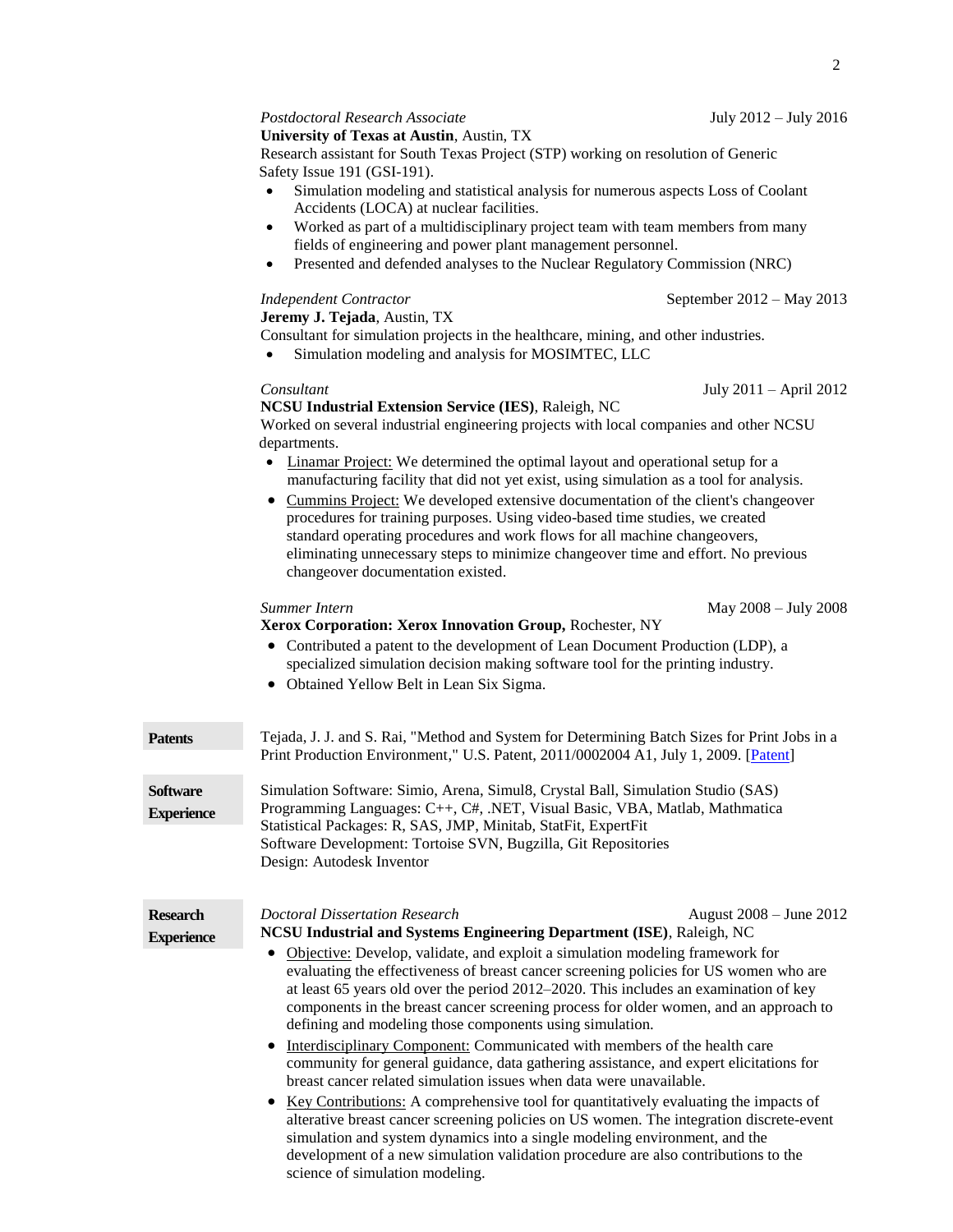#### *Research Assistant* August 2008 – May 2009

#### **NCSU Industrial and Systems Engineering Department (ISE)**, Raleigh, NC

- Modeled progression of colon cancer to determine optimal screening policies.
- Debugged and verified simulation model and interpreted results.

## *Research Assistant* August 2006 – July 2007

# **TTU Industrial Engineering Department**, Lubbock, TX

- Located the optimal extraction point in cottonseed oil production process for conversion to biodiesel.
- Calibrated and used water brake engine dynamometer, designed piping and filtration housing, and collected and analyzed data.

**Teaching Experience**

### *Instructor* August 2011 – May 2012 **NCSU ISE Department**, Raleigh, NC

A Preparing the Professoriate (PTP) fellowship provided the following teaching opportunities:

- Co-instructor for ISE 441: Introduction to Simulation (Fall 2011) Overall Teaching Effectiveness: 4.6/5.0
- Primary instructor ISE 441 (Spring 2012) Overall Teaching Effectiveness: 4.7/5.0
- Certificate of Accomplishment in Teaching
- Attended teaching seminars to improve teaching effectiveness
- Online Teaching Portfolio: [http://jjtejadateachingportfolio.wordpress.com](http://jjtejadateachingportfolio.wordpress.com/)

### **NCSU ISE Department**, Raleigh, NC

Assisted undergraduate and graduate students with class material, held weekly office hours, designed and graded homework, and lectured on occasion.

- ISE 311 Engineering Economy (Summer I 2012)
- ISE 762 Computer Simulation Techniques (Fall 2009, Fall 2010, & Fall 2011)
- $\bullet$  ISE 441 Introduction To Simulation (Spring 2010, Spring 2011, & Fall 2011)
- ISE 723 Production Planning, Scheduling, and Inventory Control (Spring 2010)

### *Tutor* August 2007 – December 2007

#### **TTU College of Engineering**, Lubbock, TX

Assisted other engineering students in completing homework assignments and preparing for exams.

**Grant Writing Experience** Tejada, J.J. (PI), Agency for Healthcare Research and Quality (AHRQ) R36 Dissertation Grant, "An Integrated Discrete-Event/Systems Dynamics Simulation Model of Breast Cancer Screening for Elderly U.S. Women", Submitted May 1, 2011, considered but not funded.

> Tejada, J.J. (PI), National Science Foundation (NSF) Graduate Research Fellowship, "Development of a Combined Discrete-Event/Systems Dynamics Simulation Model of the Breast Cancer Screening and Treatment Process", Submitted December 1, 2009, awarded honorable mention but not funded.

Tejada, J.J. (PI), National Science Foundation (NSF) Graduate Research Fellowship, "Resolution of Hospital Delays with a Pre-Built High-Level Model & Stochastic Simulation", Submitted December 1, 2007, awarded honorable mention but not funded.

*Teaching Assistant* August 2009 – Present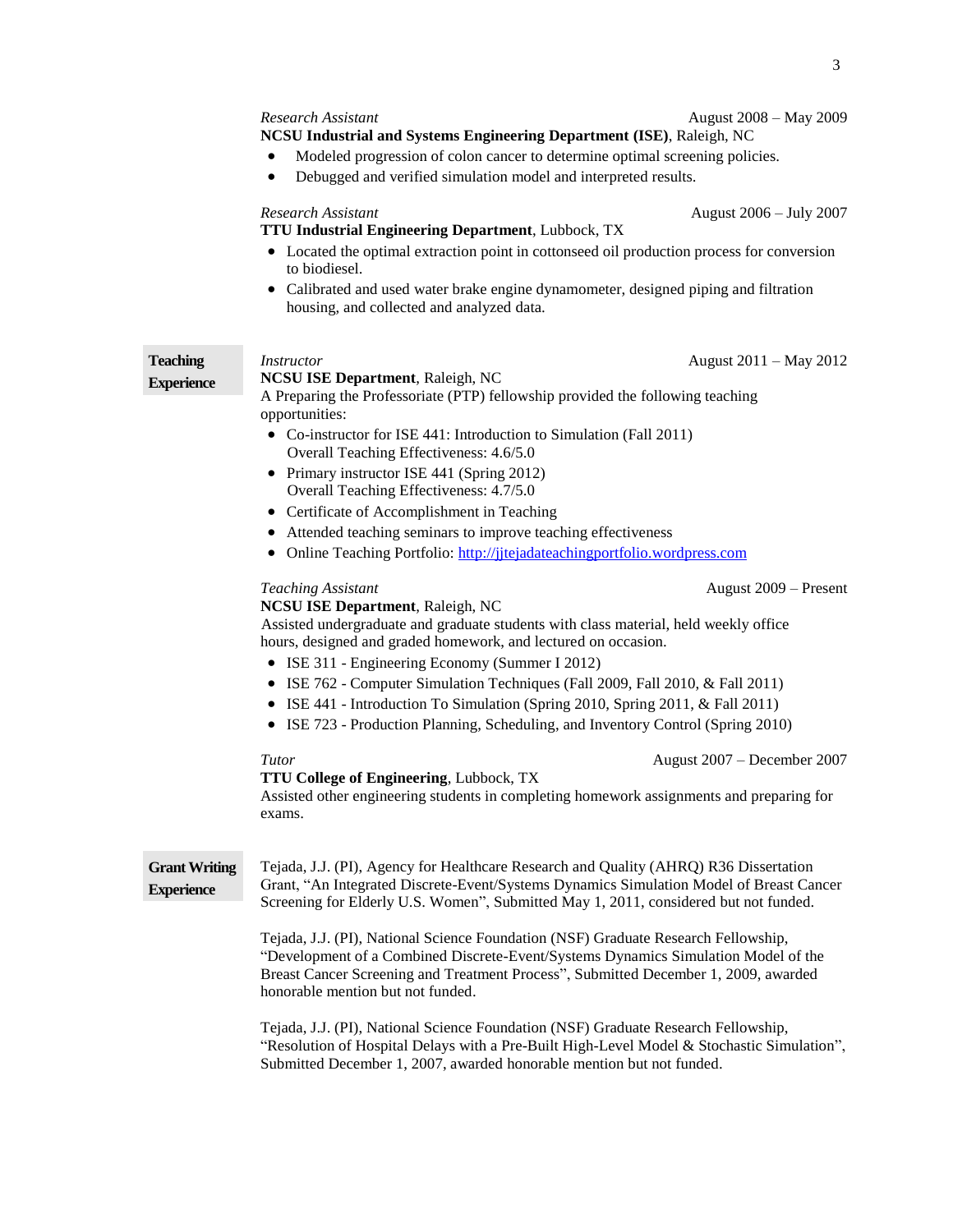#### **Publications Peer-Reviewed Journal Articles:**

Tejada, J. J., Ivy, J., Wilson, J., Diehl, K., Yankaskas, B. C., Ballan, M. J. (2015). Combined DES/SD Model of Breast Cancer Screening for Older Women, I: Natural History Simulation. *IIE Transactions*, 47:6, 600-619, DOI: 10.1080/0740817X.2014.959671. [\[Journal Article\]](https://jjtejada.files.wordpress.com/2015/11/tejada15iiet.pdf) [\[Online Supplement\]](http://jjtejada.files.wordpress.com/2012/10/paper-1-online-supplement-edits-1.pdf)

Tejada, J. J., Ivy, J., Wilson, J., King, R., Kay, M., Ballan, M. J., Diehl, K., Yankaskas, B. C. (2014). Combined DES/SD Model of Breast Cancer Screening for Older Women, II: Screening-and-Treatment Simulation. *IIE Transactions*, 46:7, 707-727, DOI: 10.1080/0740817X.2013.851436. [\[Journal Article\]](http://jjtejada.files.wordpress.com/2014/04/tejada14iietrans.pdf) [\[Online Supplement\]](http://jjtejada.files.wordpress.com/2013/02/paper-2-online-supplement-version-1-edited-by-jt-mb-2-3.pdf) [\[IIE Magazine](https://jjtejada.files.wordpress.com/2014/06/industrial-engineer-research-june-2014.pdf)  [Article\]](https://jjtejada.files.wordpress.com/2014/06/industrial-engineer-research-june-2014.pdf)

Tejada, J. J., Ballan, M.J., Ivy, J., Wilson, J., King, R. (2014). Calibration, Validation, and Analysis of a Combined DES/SD Model of Breast Cancer Screening for Older Women. Working Paper. [\[Working Paper\]](http://jjtejada.files.wordpress.com/2013/02/paper-3-version-1-mb-jt-2-5.pdf)

#### **Peer-Reviewed Conference Proceedings:**

Mokashi, A. C., J.J. Tejada, S. Yousefi, T. Xu, J.R. Wilson, and A. Tafazzoli. (2010). Performance Comparison of MSER-5 and N-SKART on the Simulation Start-Up Problem. In *Proceedings of the 2010 Winter Simulation Conference*, ed B. Johansson, S. Jain, J. Montoya-Torres, J. Hugan, and E. Yücesan, 1–12. Piscataway, New Jersey: Institute of Electrical and Electronics Engineers. [\[Conference Proceeding\]](http://jjtejada.files.wordpress.com/2011/11/performance-comparison-of-mser-5-and-n-skart-on-the-simulation-start-up-problem3.pdf)

Tejada, J. J., Ballan, M. J., Wilson, J., Ivy, J., Kay, M., King, R., Diehl, K., Yankaskas, B. C. (2013). Combined DES/SD Model of Breast Cancer Screening for Older Women: An Overview. *Proceedings of the 2013 Winter Simulation Conference*. [\[Conference Proceeding\]](http://jjtejada.files.wordpress.com/2013/04/tejada-wsc-4-123.pdf)

Mohaghegh, Z., Kee, E., Reihani, S. A., Kazemi, R., Jonhson, D., Grantom, R., Fleming, K., Sande, T., Letellier, B., Zigler, G., Morton, D., Tejada, J., Howe, K., Leavitt, J., Hassan, Y. A., Vaghetto, R., Lee, S., and Blossom, S. (2013). Risk-Informed Resolution of Generic Safety Issue 191. *2013 International Topical Meeting on Probabilistic Safety Assessment and Analysis*. [\[Conference Proceeding\]](http://jjtejada.files.wordpress.com/2013/06/risk-informed-resolution-of-generic-safety-issue-191-5-19-13.pdf)

Morton, D. P., Letellier, B., Tejada, J., Johnson, D., Mohaghegh, Z., Kee, E., Reihani, S., and Zolan, A. (2014). Sensitivity Analyses for a High-Order Simulation Used in the STP GSI-191 Risk-Informed Resolution Project. *Proceedings of 2014 22nd International Conference On Nuclear Engineering*. [\[Conference Proceeding\]](http://jjtejada.files.wordpress.com/2014/01/icone22-30917.pdf)

### **Technical Reports:**

Collins, T.R., J.L. Simonton, P. Kiererleber, K. Jones, J.P. Jones, L. Patviviatisiri, J.C. Collins, J.J. Tejada, and P. Hunter. (2008). Economic Analysis and Feasibility of Cottonseed Oil as a Biodiesel Feedstock. Contributed to *Center for Engineering, Logistics, and Distribution (CELDI)*, Project Number 1316-C059. Texas Tech University, Industrial Engineering Department, Lubbock, TX. [\[Report\]](http://jjtejada.files.wordpress.com/2011/11/economic-analysis-and-feasibility-of-cottonseed-oil-as-a-biodiesel-feedstock2.pdf)

Tejada, J. J., and Morton, D. P. (2012). *South Texas Project Risk-Informed GSI-191 Evaluation*: CHLE Tank Test Results for Blended and NEI Fiber Beds with Aluminum Addition: Correlated Control Charts for Head Loss Response to Aluminum Addition. Technical Report, STP-RIGSI191-V03.03, The University of Texas at Austin. [\[Report\]](http://jjtejada.files.wordpress.com/2014/01/03-chle-tank-test-results-for-blended-and-nei-fiber-beds-with-aluminum-addition.pdf)

Tejada, J. J. (2013). South Texas Project Risk-Informed GSI-191 Evaluation: Water Chemistry Sensitivity Analysis: Effect on Penetration. Technical Report, STP-RIGSI191- V03.04, The University of Texas at Austin. [\[Report\]](http://jjtejada.files.wordpress.com/2014/01/04-water-chemistry-sensitivity-analysis-effect-on-penetration.pdf)

Tejada, J. J., Ogden, N., and Morton, D. P. (2013). South Texas Project Risk-Informed GSI-191 Evaluation: Filtration as a Function of Debris Mass on the Strainer: Fitting a Parametric Physics-Based Model. Technical Report, STP–RIGSI191–V03.06, The University of Texas at Austin. [\[Report\]](http://jjtejada.files.wordpress.com/2014/01/06-filtration_fit_june_5_2013.pdf)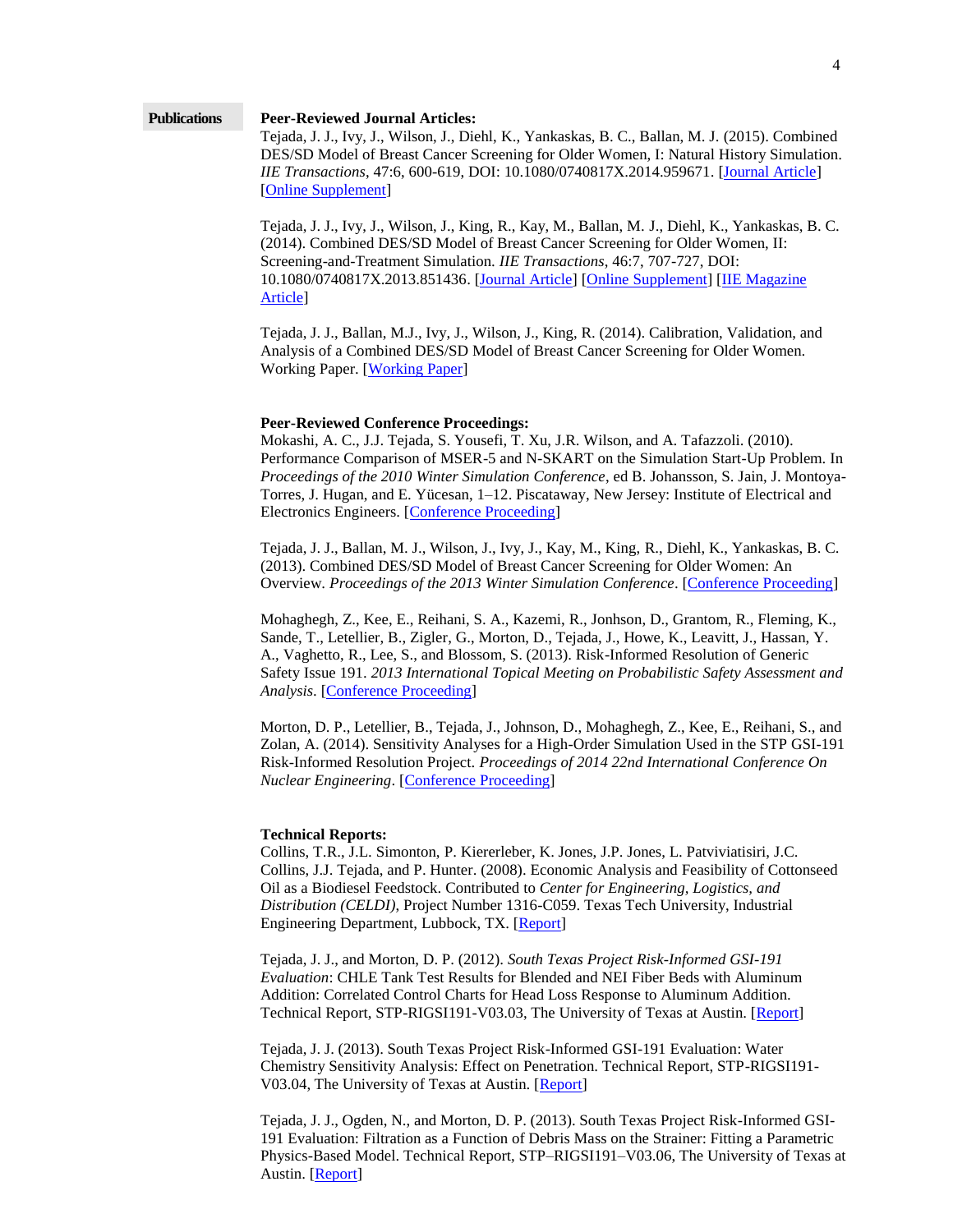|                      | Tejada, J. J., and Morton, D. P. (2013). South Texas Project Risk-Informed GSI-191<br>Evaluation: Sump Temperature as a Function of Time and Break Size. Technical Report,<br>STP-RIGSI191-V03.07, The University of Texas at Austin. [Report]                                                 |
|----------------------|------------------------------------------------------------------------------------------------------------------------------------------------------------------------------------------------------------------------------------------------------------------------------------------------|
|                      | Tejada, J. J., Pan, Y. A., Morton, D. P. (2013). South Texas Project Risk-Informed GSI-191<br>Evaluation: Means of Aggregation and NUREG-1829: Geometric and Arithmetic Means.<br>Technical Report, STP-RIGSI191-ARAI.01, The University of Texas at Austin. [Report]                          |
|                      | Morton, D. P., Tejada, J. J., and Zolan, A. (2013). South Texas Project Risk-Informed GSI-<br>191 Evaluation: A Practical Guide to Sensitivity Analysis of a Large-scale Computer<br>Simulation Model. Technical Report, STP-RIGSI191-ARAI.02, The University of Texas at<br>Austin. [Report]  |
|                      | Morton, D. P., Tejada, J. J., and Zolan, A. (2013). South Texas Project Risk-Informed GSI-<br>191 Evaluation: Stratified Sampling in Monte Carlo Simulation: Motivation, Design, and<br>Sampling Error. Technical Report, STP-RIGSI191-ARAI.03, The University of Texas at<br>Austin. [Report] |
|                      | Morton, D. P., Popova, I., Tejada, J. J. (2013). A Hybrid Approach to Modeling LOCA<br>Frequencies and Break Sizes for the GSI-191 Resolution Effort at Calvert Cliffs. Technical<br>Report, Proximira Inc., Austin TX, and SIMCON Solutions LLC, Dallas, TX. [Report]                         |
|                      | Morton, D. P., Popova I., Tejada, J. J. (2013). A Hybrid Approach to Modeling LOCA<br>Frequencies and Break Sizes for the GSI-191 Resolution Effort at Vogtle. Technical Report,<br>Proximira Inc., Austin TX, and SIMCON Solutions LLC, Dallas, TX. [Report]                                  |
|                      | Hasenbein, J. J., Tejada, J. J., and Zolan, A. (2015). South Texas Project Risk-Informed GSI-<br>191 Evaluation: Fiber Diffusion Operations Engine. Technical Report 2015-002, The<br>University of Texas at Austin. [Report]                                                                  |
|                      | Hasenbein, J. J., Tejada, J. J., and Zolan, A. (2015). South Texas Project Risk-Informed GSI-<br>191 Evaluation: Risk Unifying Frequency Functional. Technical Report 2015-003, The<br>University of Texas at Austin. [Report]                                                                 |
|                      | Blossom, S., Kee, E., Hasenbein, J. J., et al. (2015). STPNOC RoverD: Risk over<br>Deterministic GSI-191 Assessment. White Paper submitted to the Nuclear Regulatory<br>Commission, South Texas Nuclear Operating Company. [White Paper]                                                       |
| <b>Presentations</b> | <b>Oral Presentations:</b><br>"An Integrated Discrete-Event/Systems Dynamics Simulation Model of Breast Cancer<br>Screening for Elderly U.S. Women," INFORMS Annual Meeting, Austin, TX, November 7,<br>2010.                                                                                  |
|                      | <b>Invited Seminars:</b><br>North Carolina State University, Raleigh, NC, Healthcare Engineering Seminar, "An<br>Integrated Discrete-Event/Systems Dynamics Simulation Model of Breast Cancer Screening<br>for Elderly U.S. Women," October 2010.                                              |
|                      | <b>Poster Presentations with Published Abstracts:</b><br>"An Integrated Discrete-Event/Systems Dynamics Simulation Model of Breast Cancer<br>Screening for Elderly U.S. Women," Winter Simulation Conference, Phoenix, AZ,<br>December 12, 2011. [Poster]                                      |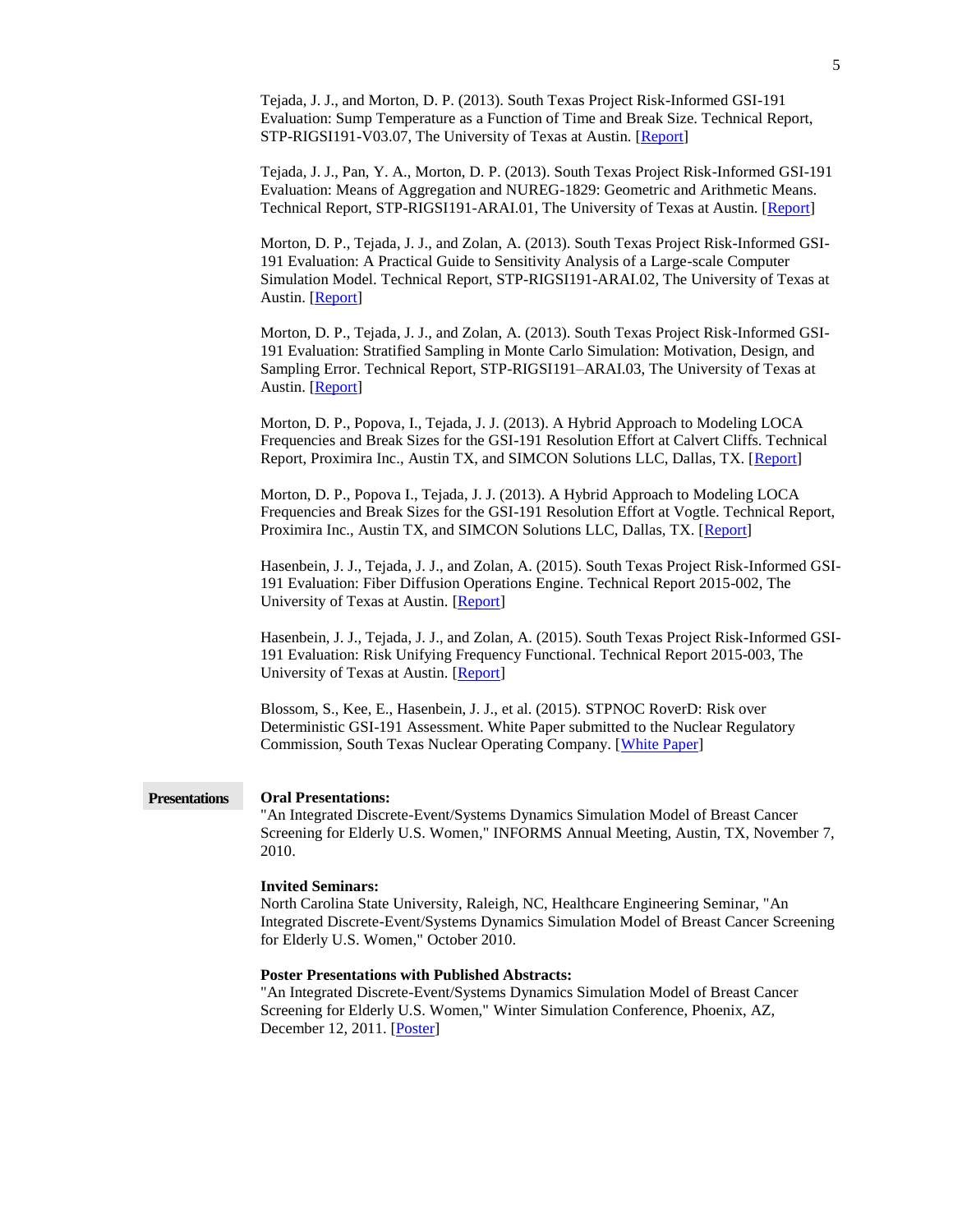| Honors &           | <b>NCSU</b>                                                                                                   |  |
|--------------------|---------------------------------------------------------------------------------------------------------------|--|
| <b>Awards</b>      | Preparing the Professoriate Fellowship Program (2011–2012)<br>٠                                               |  |
|                    | Certificate of Accomplishment in Teaching (2012)<br>٠                                                         |  |
|                    | NSF Graduate Fellowship - Honorable Mention (2010)<br>Deans Fellowship for Industrial Engineering (2008–2009) |  |
|                    |                                                                                                               |  |
|                    | <b>TTU</b>                                                                                                    |  |
|                    | NSF Graduate Fellowship - Honorable Mention (2008)                                                            |  |
|                    | Don-Kay-Clay Cash Foundation Honors Endowed Scholarship in Industrial Engineering<br>$(2007 - 2008)$          |  |
|                    | Industrial Engineering Departmental Academic Achievement Scholarship (2007–2008)                              |  |
|                    | Undergraduate Collegiate Scholarship (2005–2008)                                                              |  |
|                    |                                                                                                               |  |
| <b>Memberships</b> | Tau Beta Pi (Inducted 2007)                                                                                   |  |
| & Activities       | Alpha Pi Mu (Inducted 2007)                                                                                   |  |
|                    | Institute of Industrial Engineers (2007–Present)                                                              |  |
|                    | INFORMS (2010–Present)                                                                                        |  |
|                    | <b>INFORMS</b> Simulation Society (2010–Present)<br>Raleigh Vipers Rugby (2009–2013)                          |  |
|                    |                                                                                                               |  |